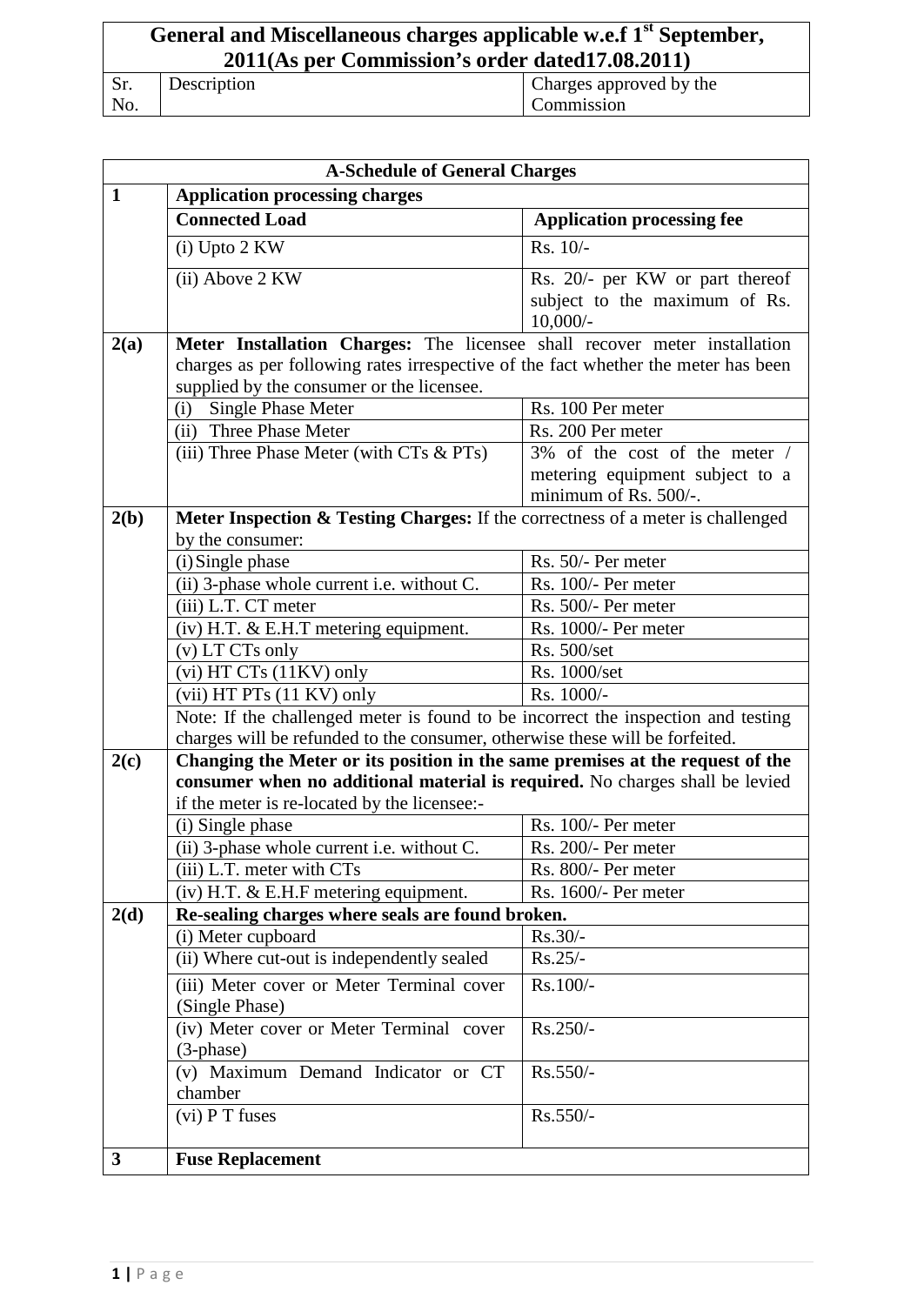### **General and Miscellaneous charges applicable w.e.f 1st September, 2011(As per Commission's order dated17.08.2011)** Sr.

| Description | Charges approved by the |
|-------------|-------------------------|
|             | Commission              |

|                         | Replacing Consumer's fuse                                                                   | <b>Nil</b>                            |
|-------------------------|---------------------------------------------------------------------------------------------|---------------------------------------|
| $\overline{\mathbf{4}}$ | <b>Reconnection Charges</b>                                                                 |                                       |
|                         | Domestic consumer<br>$\mathbf{i}$                                                           | Rs. 100/-                             |
|                         | ii) Non-Domestic consumer                                                                   | Rs. 200/-                             |
|                         | iii) A.P. consumer                                                                          | Rs. 100/-                             |
|                         | iv) L.T. Industrial consumer (upto 20 kW)                                                   | Rs. 500/-                             |
|                         | v) L.T. Industrial consumer (above 20                                                       | Rs. 1500/-                            |
|                         | kW                                                                                          |                                       |
|                         | vi) H.T. Industrial consumer                                                                | Rs. 3000/-                            |
|                         | Lighting<br>vii) Bulk Supply & Street                                                       | Rs. 1500/-                            |
|                         | consumer                                                                                    |                                       |
| 5                       | <b>Testing Consumer's installation</b>                                                      |                                       |
|                         | i) For initial testing of new installation or                                               | Nil                                   |
|                         | any extension to<br>an<br>of<br>existing                                                    |                                       |
|                         | installation if the installation is found to                                                |                                       |
|                         | be in order and the wiring contractor or                                                    |                                       |
|                         | his representative is present at the site.                                                  |                                       |
|                         | ii) For initial or subsequent testing of a new                                              |                                       |
|                         | installation or an extension to an existing<br>installation if the installation is found to |                                       |
|                         | be defective or the wiring contractor or                                                    |                                       |
|                         | his representative fails to be present:                                                     |                                       |
|                         | (a) Single Phase LT installation                                                            | Rs.100/- (Payable in advance for      |
|                         |                                                                                             | each subsequent visit for the         |
|                         |                                                                                             | purpose of testing the installation.) |
|                         | (b) Three Phase LT installation                                                             | Rs.200/- (Payable in advance for      |
|                         |                                                                                             | each subsequent visit for the         |
|                         |                                                                                             | purpose of testing the installation)  |
|                         | (c) Three Phase HT installation                                                             | Rs.500/- (Payable in advance for      |
|                         |                                                                                             | each subsequent visit for the         |
|                         |                                                                                             | purpose of testing the installation)  |
| 6                       | Meter Reading Cards (New/Replacement)(Domestic and Non-Domestic                             |                                       |
|                         | consumers)<br>(i) Provision of meter reading cards                                          | Rs. 30/-                              |
|                         | including PVC jacket (for DS & NDS                                                          |                                       |
|                         | consumers)                                                                                  |                                       |
|                         | (ii) Replacement of meter card found to be                                                  | Rs. 15/- per card                     |
|                         | missing on consumer's premises                                                              |                                       |
| $\overline{7}$          | Supply of duplicate copies of electricity bills:                                            |                                       |
|                         | i)Domestic consumers                                                                        | $Rs. 5/-$                             |
|                         | ii)Non-Domestic consumers                                                                   | $Rs. 5/-$                             |
|                         | iii)L.T. Industrial (upto20 kW) & AP                                                        | Rs. 5/-                               |
|                         | consumer                                                                                    |                                       |
|                         | iv)L.T. Industrial (above 20 kW) & Street                                                   | $Rs. 10/-$                            |
|                         | lighting consumer                                                                           |                                       |
|                         | v)H.T. Industrial & bulk supply consumer.                                                   | Rs. 20/-                              |

No.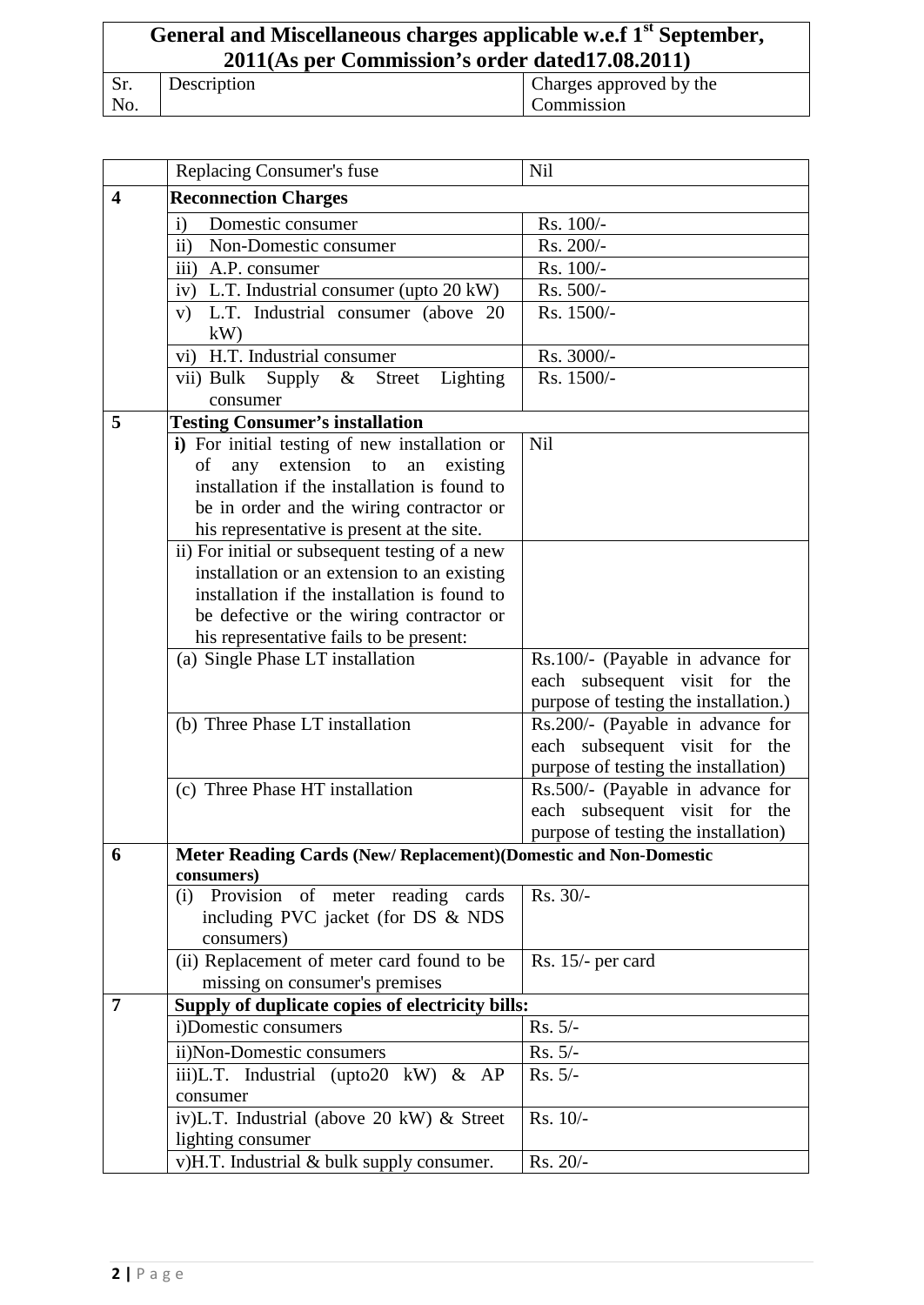#### **General and Miscellaneous charges applicable w.e.f 1st September, 2011(As per Commission's order dated17.08.2011)** Sr. No. Description Charges approved by the Commission

| 8<br>Supply of duplicate copies of demand notice |                                                                                     |                           |
|--------------------------------------------------|-------------------------------------------------------------------------------------|---------------------------|
|                                                  | i) Domestic consumers                                                               | Nil                       |
|                                                  | ii) Non-Domestic consumers                                                          | $Rs. 20/$ -               |
|                                                  | iii) L.T. Industrial (upto20 kW) & AP                                               | Nil                       |
|                                                  | consumer                                                                            |                           |
|                                                  | iv) L.T. Industrial (above 20 kW) & Street                                          | $Rs. 20/-$                |
|                                                  | lighting consumer                                                                   |                           |
|                                                  | v) H.T. Industrial & bulk supply consumer.                                          | Rs. 50/-                  |
|                                                  | vi) Supply of detailed print out of meter                                           | Rs. 50/-                  |
|                                                  | recording                                                                           |                           |
| 9                                                | Review of electricity bill: If the accuracy of licensee's bill is challenged by the |                           |
|                                                  | consumer and a review of the bill is demanded:                                      |                           |
|                                                  | (i) Domestic, $&$ AP consumers.                                                     | $Rs. 10/-$                |
|                                                  | (ii) Others                                                                         | Rs. 20/-                  |
|                                                  | NOTE: If the bill is found to be incorrect, the credit of fee will be given to the  |                           |
|                                                  | consumer, otherwise it will be forfeited                                            |                           |
| <b>10</b>                                        | <b>Meter Security Charges</b>                                                       |                           |
|                                                  | As per regulation 5.6.3 of the Haryana Electricity Regulatory Commission (Duty      |                           |
|                                                  | to supply electricity on request, Power to recover expenditure incurred in          |                           |
|                                                  | providing supply & Power to require security) Regulations, 2005 "the amount of      |                           |
|                                                  | meter security shall be equal to the cost of such meter as stated in cost data book |                           |
|                                                  | for that year.                                                                      |                           |
| 11                                               | <b>Cost of Meter Cup Board (MCB)</b>                                                |                           |
|                                                  | a) Single Phase Meter                                                               | Rs. 250/-                 |
|                                                  | b) Three Phase Meter                                                                | Rs. 350/-                 |
| 12                                               | Testing charges of Transformers or other equipment of consumer or private           |                           |
|                                                  | party                                                                               |                           |
|                                                  |                                                                                     |                           |
|                                                  | Protective Relays: Testing including<br>i)                                          | Rs. 1100/ per relay       |
|                                                  | current and time setting                                                            |                           |
|                                                  | ii) Power and Distribution Transformers:                                            |                           |
|                                                  | Insulation resistance tests of winding<br>a)                                        | Rs. 770/- per transformer |
|                                                  | General checking of breather and other<br>b)                                        | Rs. 400/- per transformer |
|                                                  | accessories                                                                         |                           |
|                                                  | Dielectric strength test of oil<br>$\mathbf{c})$                                    | Rs. 220/- per transformer |
|                                                  | Testing<br>of<br>buchholz<br>d)<br>relay<br>and                                     | Rs. 800/- each            |
|                                                  | temperature indicators functioning                                                  | Rs. 800/- each            |
|                                                  | iii) Circuit Breaker 400 volts, 11KV and<br>33 KV: General checking of breaker      |                           |
|                                                  | and testing of the tripping mechanism                                               |                           |
|                                                  | iv) Current<br>transformer<br>and potential                                         |                           |
|                                                  | transformer and meter:                                                              |                           |
|                                                  | a) Testing of LT current transformer                                                | Rs. 165/- each            |
|                                                  | b) Testing of 3 phase LT<br>current<br>transformer                                  | Rs. 440/- each            |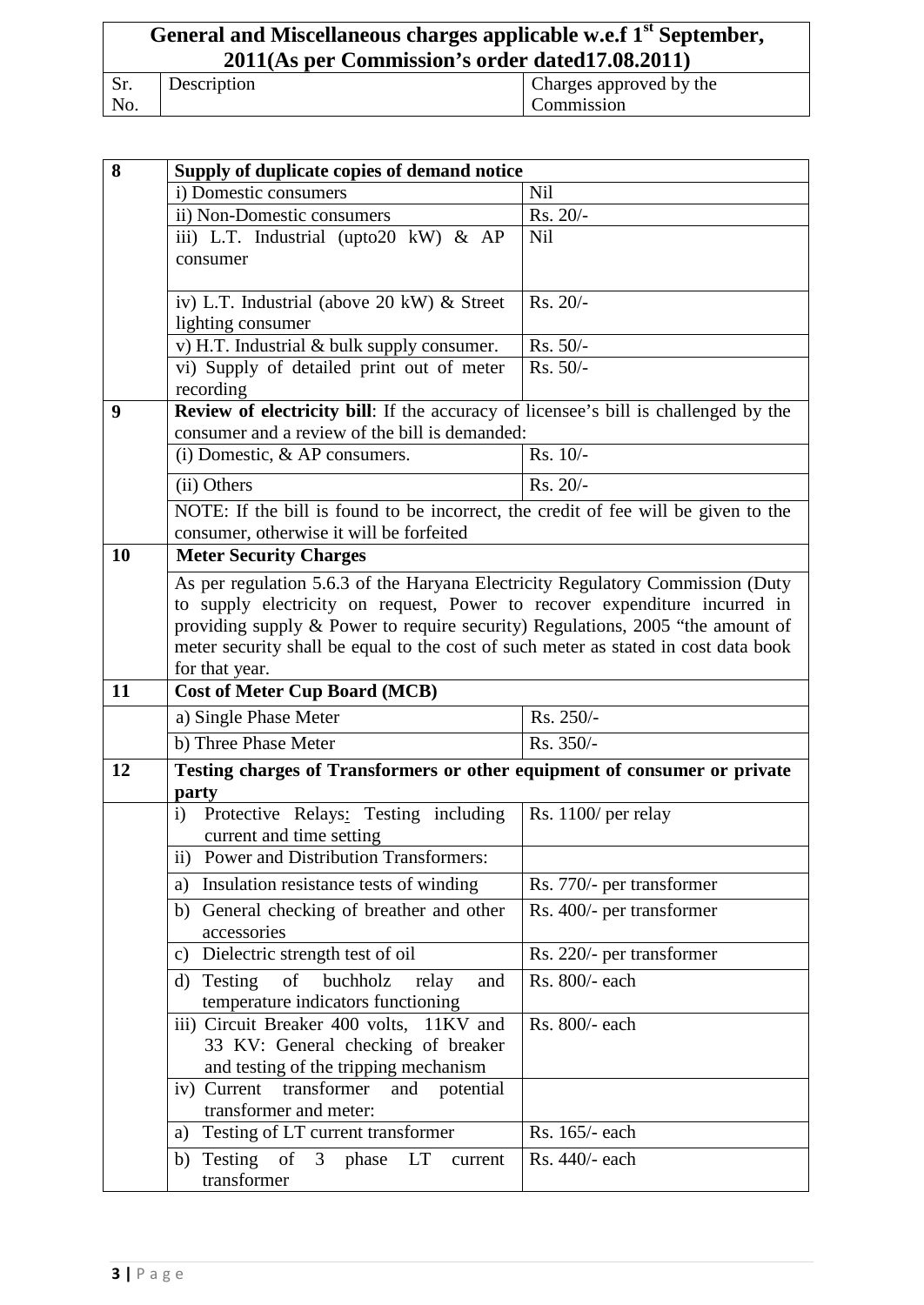### **General and Miscellaneous charges applicable w.e.f 1st September, 2011(As per Commission's order dated17.08.2011)**

| г. |  |
|----|--|
|    |  |

Description Charges approved by the Commission

|              | c) Testing of 11 KV $&$ 33 KV CT                                                               | Rs. 550/- each        |
|--------------|------------------------------------------------------------------------------------------------|-----------------------|
|              | Testing of three phase 11 KV & 33 KV<br>d)                                                     | Rs. 1100/- each       |
|              | <b>CT</b>                                                                                      |                       |
|              | Testing & recalibration of single phase<br>e)                                                  | Rs. 90/- per meter    |
|              | energy meter                                                                                   |                       |
|              | Testing & recalibration of three phase<br>f)                                                   | Rs. 330/- per meter   |
|              | LT energy meter without CT<br>g) Testing & recalibration of three phase                        |                       |
|              | LT energy meter with CT                                                                        | $Rs. 660/-$ per meter |
|              | h) Testing & recalibration of HT / EHT                                                         | Rs. 2000/- per meter  |
|              | metering equipment                                                                             |                       |
|              | (i) Without CT $& PT$                                                                          |                       |
|              | (ii) With CT / PT combined                                                                     | Rs. 2500/- per unit   |
|              | Testing & recalibration of maximum<br>$\mathbf{i}$                                             | Rs. 660/- per meter   |
|              | demand indicator                                                                               |                       |
|              | Testing and adjustment of voltmeter /<br>i)                                                    | Rs. 165/- each        |
|              | ammeter                                                                                        |                       |
|              | v) Checking of capacitor (Other<br>than<br>initial checking on consumer's request:             |                       |
|              | a) $400$ volts                                                                                 | Rs. 110/- per job     |
|              | b) 11 KV and above                                                                             | Rs. 110/- per job     |
|              | vi) General:                                                                                   |                       |
|              | Dielectric strength of oil of various<br>a)                                                    | Rs. 220/- per sample  |
|              | equipment                                                                                      |                       |
|              | b) Earth resistance test of substation                                                         | Rs. 220/- per earth   |
|              | Measurement of insulation resistance of<br>C)                                                  | Rs. 220 per sample    |
|              | cables / equipments.                                                                           |                       |
|              | Remarks:                                                                                       |                       |
|              | The above charges include the visiting charge of M&T staff as well<br>$\rm i)$                 |                       |
|              | The charges of testing vans or trucks if needed for the purpose will be extra.<br>$\rm ii)$    |                       |
|              | All charges shall be got deposited before undertaking the testing work.                        |                       |
|              | iii) Test report on prescribed form will be issued by the S.D.O (Operation) / M&T              |                       |
|              | lab, which will be produced by the applicant alongwith the wiring contractor's<br>test report. |                       |
|              | The insulation, earth and oil tests as well as general checking and inspections                |                       |
|              | should be performed by the operation sub-division. Other tests requiring M&T lab               |                       |
|              | facilities shall be arranged by the operation sub-division.                                    |                       |
|              | <b>B-SCHEDULE OF MISCELLANEOUS CHARGES</b>                                                     |                       |
| $\mathbf{1}$ | Meter Service Charges (per meter/ per month): These charges shall be leviable                  |                       |
|              | in case the meter has been supplied by the licensee and also that the meter is                 |                       |
|              | installed inside the consumer premises or on pole outside the consumer premises.               |                       |
|              | Single phase Meter<br>$\mathbf{i}$                                                             | Rs. 20/-              |
|              | $\mathbf{ii}$<br>Three phase Whole Current Meter                                               | Rs. 30/-              |
|              |                                                                                                |                       |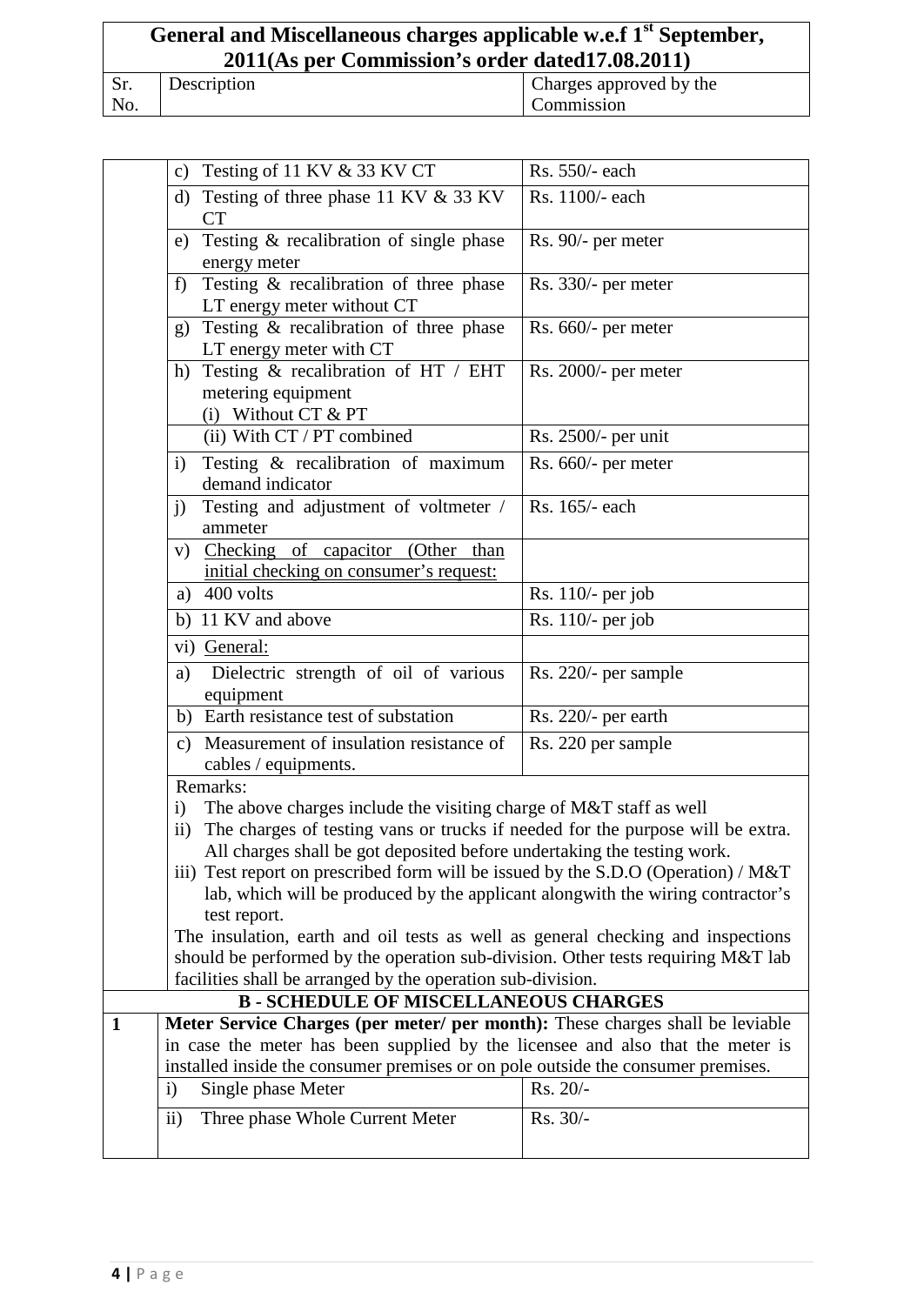| General and Miscellaneous charges applicable w.e.f 1 <sup>st</sup> September,<br>2011(As per Commission's order dated 17.08.2011) |             |                         |
|-----------------------------------------------------------------------------------------------------------------------------------|-------------|-------------------------|
| Sr.                                                                                                                               | Description | Charges approved by the |
| No.                                                                                                                               |             | Commission              |

|                         | iii) Three phase C.T. Operated meter                                                                                                                                                                                                                                                                                                                                                                                                                                                                                                                                                                                                                                                      | Rs. 150/-                                                                                               |
|-------------------------|-------------------------------------------------------------------------------------------------------------------------------------------------------------------------------------------------------------------------------------------------------------------------------------------------------------------------------------------------------------------------------------------------------------------------------------------------------------------------------------------------------------------------------------------------------------------------------------------------------------------------------------------------------------------------------------------|---------------------------------------------------------------------------------------------------------|
|                         | iv) Three phase L.T. Tri-vector meter                                                                                                                                                                                                                                                                                                                                                                                                                                                                                                                                                                                                                                                     | 3% of actual cost of meter (s) $\&$<br>metering equipment<br>and<br>the                                 |
|                         |                                                                                                                                                                                                                                                                                                                                                                                                                                                                                                                                                                                                                                                                                           | installation of the same                                                                                |
|                         | v) H.T. Tri-vector meter                                                                                                                                                                                                                                                                                                                                                                                                                                                                                                                                                                                                                                                                  | 3% of actual cost of meter (s) $\&$<br>metering<br>equipment<br>and<br>the<br>installation of the same. |
|                         | vi) E.H.T. Trivector meter                                                                                                                                                                                                                                                                                                                                                                                                                                                                                                                                                                                                                                                                | 3% of actual cost of meter (s) $\&$<br>metering equipment<br>and<br>the<br>installation of the same.    |
| $\overline{2}$          | <b>Line Service Charges (per month)</b>                                                                                                                                                                                                                                                                                                                                                                                                                                                                                                                                                                                                                                                   | <b>Nil</b>                                                                                              |
| $\overline{\mathbf{3}}$ | Service connection charges (For N.D.S, Industrial and Bulk Supply Consumers in<br>lieu of monthly line service charges): Service connection charges shall be levied in<br>accordance with the provisions of regulation 4 of Haryana Electricity Regulatory<br>Commission (Duty to supply electricity on request, Power to recover expenditure<br>incurred in providing supply & Power to require security) Regulations, 2005. Till<br>such time the cost data book is submitted by the licensees and approved by the<br>Commission the following existing charges shall continue to be levied.                                                                                            |                                                                                                         |
|                         | i) Single phase NDS                                                                                                                                                                                                                                                                                                                                                                                                                                                                                                                                                                                                                                                                       | $Rs.350/-$ per kW                                                                                       |
|                         | ii) Three phase NDS                                                                                                                                                                                                                                                                                                                                                                                                                                                                                                                                                                                                                                                                       | Rs.750/- per kW                                                                                         |
|                         | iii) Bulk supply & L.T. Industrial Supply                                                                                                                                                                                                                                                                                                                                                                                                                                                                                                                                                                                                                                                 | Rs.500/- per kW                                                                                         |
|                         | iv) H.T Industrial Supply                                                                                                                                                                                                                                                                                                                                                                                                                                                                                                                                                                                                                                                                 | Rs.750/- per KVA of contract<br>demand                                                                  |
|                         | The above service connection charges shall be applicable where the length of new<br>line to be provided is upto 300 meters. This length of 300 meters would include 11<br>kV line (whether over-head or cable), LT Line and service cable. Where this length<br>exceeds 300 meters, the applicant shall be required to pay the cost of 11 kV line,<br>LT Line and service cable in excess of 300 meter as additional service connection<br>charges. The additional cost chargeable would be Rs. 70/-per meter for loads up to<br>50 kW and at the rate of Rs.100/- per meter for loads exceeding 50 kW. No<br>component of distribution S/St. transformer to be created is to be charged. |                                                                                                         |
|                         | In case, the proposed connection is to be released on voltage higher than 11KV, the<br>actual cost involved for releasing the connection would also be worked out and the<br>amount recoverable shall be the highest of the following:-                                                                                                                                                                                                                                                                                                                                                                                                                                                   |                                                                                                         |
|                         | Actual cost.<br>a)<br>Rs.500/-per kW in case of Bulk supply, Rs. 750/- kW in case of N.D.S and<br>b)<br>Rs.750/-per kVA in case of H.T. Industrial supply.<br>Rs. 4.5 lacs.<br>c)                                                                                                                                                                                                                                                                                                                                                                                                                                                                                                         |                                                                                                         |
|                         | In case of independent feeder, the cost of controlling Circuit Breakers & terminal<br>equipment at Sub-Station end for taking out independent feeder shall also be<br>recoverable in addition to the Service Connection Charges worked out as above.                                                                                                                                                                                                                                                                                                                                                                                                                                      |                                                                                                         |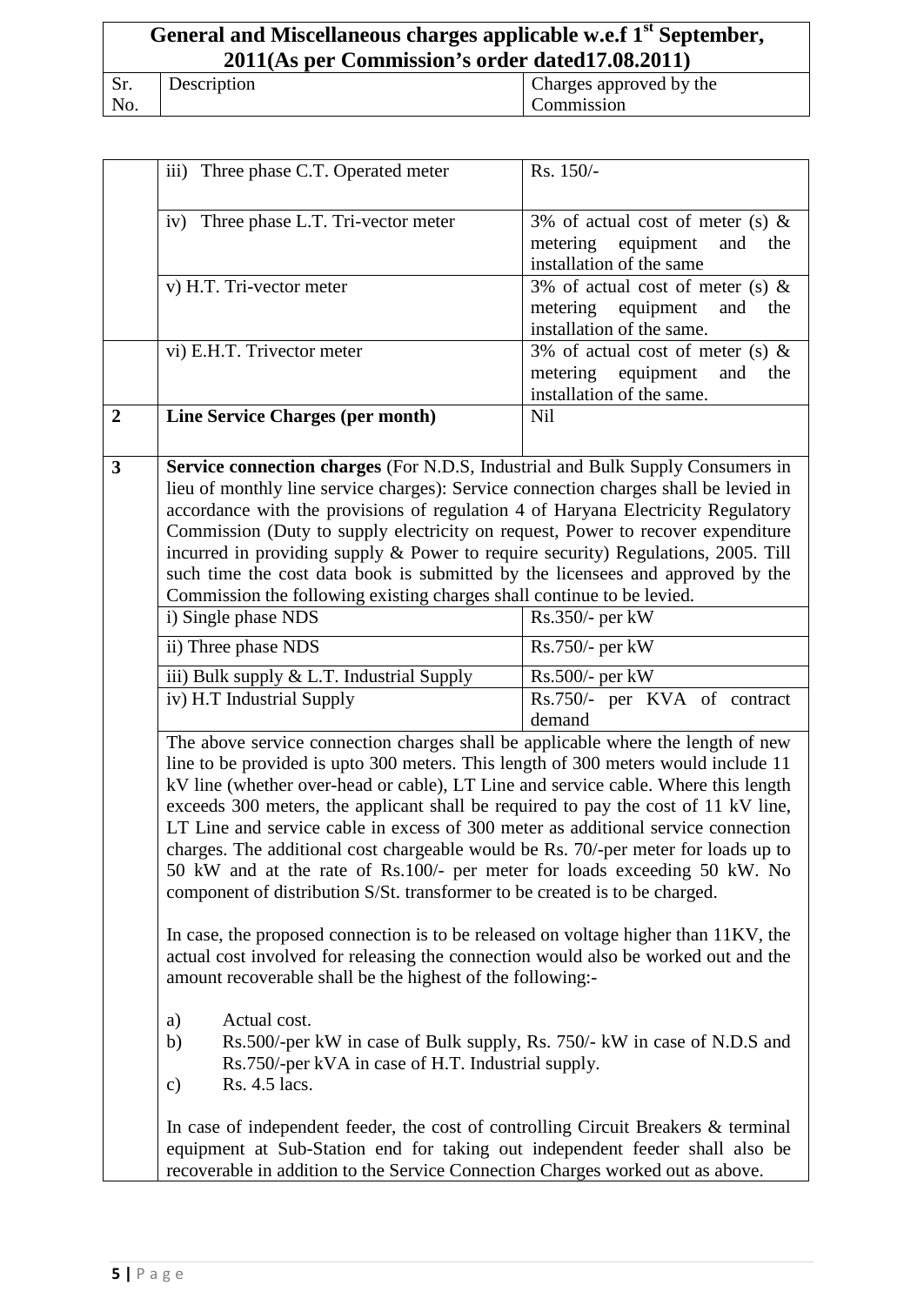# **General and Miscellaneous charges applicable w.e.f 1st September, 2011(As per Commission's order dated17.08.2011)**

| DI. | Description | Charges approved by the |
|-----|-------------|-------------------------|
| No. |             | Commission              |

|                         | <b>NOTE:</b><br>While recovering the above service connection charges the benefit of first 30<br>meters length of this service is not to be allowed.                                                                                                                                                                                                                                                                                                                                                                                                                                                                                                                                                                                                                                                                     |                                               |
|-------------------------|--------------------------------------------------------------------------------------------------------------------------------------------------------------------------------------------------------------------------------------------------------------------------------------------------------------------------------------------------------------------------------------------------------------------------------------------------------------------------------------------------------------------------------------------------------------------------------------------------------------------------------------------------------------------------------------------------------------------------------------------------------------------------------------------------------------------------|-----------------------------------------------|
| $\overline{\mathbf{4}}$ | <b>Extension In Load:</b> Charges shall continue to be levied in accordance with the<br>provisions of regulation 4 of Haryana Electricity Regulatory Commission (Duty to<br>supply electricity on request, Power to recover expenditure incurred in providing<br>supply & Power to require security) Regulations, 2005.                                                                                                                                                                                                                                                                                                                                                                                                                                                                                                  |                                               |
|                         | Extension in single phase load in<br>i)<br>N.D.S. category                                                                                                                                                                                                                                                                                                                                                                                                                                                                                                                                                                                                                                                                                                                                                               | Rs.350/- per kW (for extension<br>part only)  |
|                         | Extension in three-phase load in N.D.S.<br>$\mathbf{ii}$<br>category                                                                                                                                                                                                                                                                                                                                                                                                                                                                                                                                                                                                                                                                                                                                                     | Rs.750/- per kW (for extension<br>part only)  |
|                         | iii) Extension in load bringing the total load<br>up to 50 kW (both for Bulk and LT<br>Industrial supply).                                                                                                                                                                                                                                                                                                                                                                                                                                                                                                                                                                                                                                                                                                               | Rs.500/- per kW (for extension<br>part only)  |
|                         | iv) Extension in load bringing the total load above 50 kW                                                                                                                                                                                                                                                                                                                                                                                                                                                                                                                                                                                                                                                                                                                                                                |                                               |
|                         | a) For Bulk Supply                                                                                                                                                                                                                                                                                                                                                                                                                                                                                                                                                                                                                                                                                                                                                                                                       | Rs.500/- per kW (for extension<br>part only)  |
|                         | b) For HT Industrial supply                                                                                                                                                                                                                                                                                                                                                                                                                                                                                                                                                                                                                                                                                                                                                                                              | Rs.750/- per kVA (for extension<br>part only) |
|                         | NOTE: Where there is a change of category from L.T. (up to 50 kW) to H.T.<br>(above 50 kW), the charges would be levied on the additional kVA demand,<br>calculated as under (as an example):<br>1. Existing Sanctioned Load<br>40 kW<br>2. Applied Load 150 kW with Contract Demand of 140 kVA<br>3. Additional Demand<br>$140-(40/0.90)=95.55$ kVA                                                                                                                                                                                                                                                                                                                                                                                                                                                                     |                                               |
|                         | <b>NOTES:</b>                                                                                                                                                                                                                                                                                                                                                                                                                                                                                                                                                                                                                                                                                                                                                                                                            |                                               |
|                         | The line service charges on the original load, if already being levied, shall<br>$\mathbf{i}$<br>continue.<br>ii)<br>While assessing the connected load for working out this charge both general<br>and industrial loads shall be taken into account.<br>Load exceeding 50 kW shall be catered on 11KV and above. The above limit<br>$\overline{111}$<br>shall be applicable both for new and extension cases after taking into account<br>the existing load.<br>An increase in the connected load without increase in Contract Demand shall<br>iv)<br>not call for payment of service connection charges. However, consumers<br>extension in Contract Demand within the sanctioned<br>seeking<br>connected load shall be required to pay service connection charges on KVA<br>basis on the incremental contract demand. |                                               |
|                         |                                                                                                                                                                                                                                                                                                                                                                                                                                                                                                                                                                                                                                                                                                                                                                                                                          |                                               |
|                         |                                                                                                                                                                                                                                                                                                                                                                                                                                                                                                                                                                                                                                                                                                                                                                                                                          |                                               |
|                         | For the new connections no line service charges shall be recoverable and<br>V)<br>financial justification will not be required to be worked out.                                                                                                                                                                                                                                                                                                                                                                                                                                                                                                                                                                                                                                                                         |                                               |
|                         | In case due to non-availability of material with the Licensee, the applicant<br>vi)<br>supplies the material, due credit of the cost of material supplied shall be given<br>to the applicant from the Service Connection Charges as worked out above.                                                                                                                                                                                                                                                                                                                                                                                                                                                                                                                                                                    |                                               |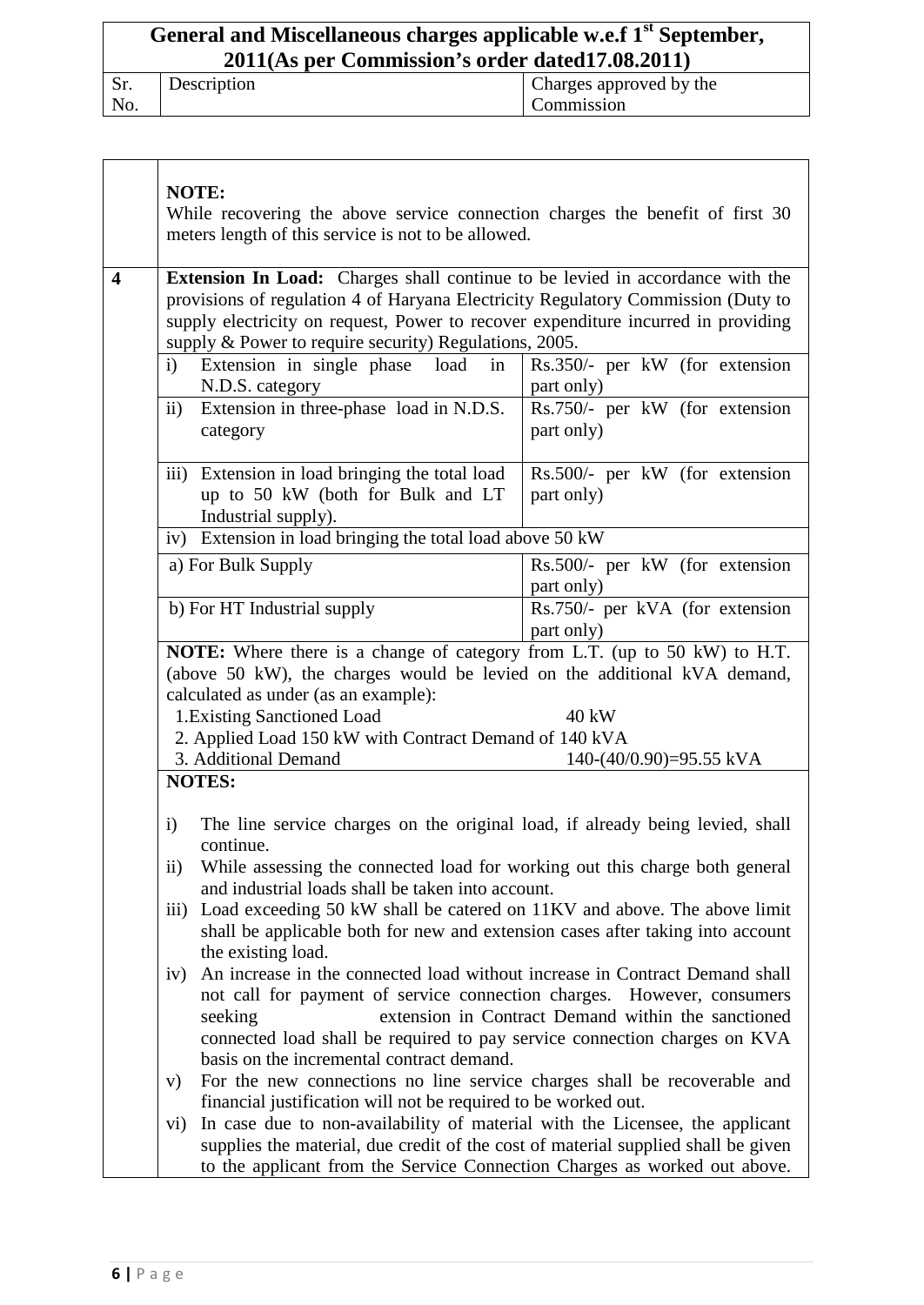| General and Miscellaneous charges applicable w.e.f 1 <sup>st</sup> September,<br>2011(As per Commission's order dated 17.08.2011) |             |                         |
|-----------------------------------------------------------------------------------------------------------------------------------|-------------|-------------------------|
| Sr.                                                                                                                               | Description | Charges approved by the |
| No.                                                                                                                               |             | <b>Commission</b>       |

|   | The rates of material would be worked out on the basis of issue rates as fixed                                                                                                                   |                     |                                  |                                                                               |  |  |
|---|--------------------------------------------------------------------------------------------------------------------------------------------------------------------------------------------------|---------------------|----------------------------------|-------------------------------------------------------------------------------|--|--|
|   | by the Controller of Stores or the actual on which it is purchased by the                                                                                                                        |                     |                                  |                                                                               |  |  |
|   | applicants, whichever is lesser.                                                                                                                                                                 |                     |                                  |                                                                               |  |  |
|   |                                                                                                                                                                                                  |                     |                                  |                                                                               |  |  |
| 5 | Advance Consumption Deposit (ACD): As per regulation 5.4.1 of the Haryana                                                                                                                        |                     |                                  |                                                                               |  |  |
|   | Electricity Regulatory Commission (Duty to supply electricity on request, Power to                                                                                                               |                     |                                  |                                                                               |  |  |
|   | recover expenditure incurred in providing supply $\&$ Power to require security)                                                                                                                 |                     |                                  |                                                                               |  |  |
|   | Regulations, 2005 new applicants shall deposit consumption security at the flat                                                                                                                  |                     |                                  |                                                                               |  |  |
|   | rates given hereunder:                                                                                                                                                                           |                     |                                  |                                                                               |  |  |
|   | Category of consumer                                                                                                                                                                             |                     | Consumption Security Amount (Rs. |                                                                               |  |  |
|   |                                                                                                                                                                                                  |                     |                                  | / KW or part thereof of the connected                                         |  |  |
|   | 1. Agriculture Supply                                                                                                                                                                            |                     | load)<br>100                     |                                                                               |  |  |
|   | 2. Domestic Supply                                                                                                                                                                               |                     | 500                              |                                                                               |  |  |
|   | 3. LT Industrial Supply                                                                                                                                                                          |                     | 500                              |                                                                               |  |  |
|   |                                                                                                                                                                                                  |                     | 750                              |                                                                               |  |  |
|   | 4. HT Industrial Supply<br>5. Non Domestic Supply                                                                                                                                                |                     | 1000                             |                                                                               |  |  |
|   | 6. Bulk Supply                                                                                                                                                                                   |                     | 1000                             |                                                                               |  |  |
|   | 7. MITC                                                                                                                                                                                          |                     | 750                              |                                                                               |  |  |
|   | 8. Lift Irrigation                                                                                                                                                                               |                     | 1000                             |                                                                               |  |  |
|   | 9. Public Water Works                                                                                                                                                                            |                     | 1500                             |                                                                               |  |  |
|   | 10. Street Light                                                                                                                                                                                 |                     | 2000                             |                                                                               |  |  |
|   | 11. Railways                                                                                                                                                                                     |                     | 1500                             |                                                                               |  |  |
|   | NOTES: In case of consumers who are sanctioned additional connected load, the                                                                                                                    |                     |                                  |                                                                               |  |  |
|   | additional consumption security shall be got deposited for the additional connected                                                                                                              |                     |                                  |                                                                               |  |  |
|   | load, treating it as a new connection.                                                                                                                                                           |                     |                                  |                                                                               |  |  |
| 6 | <b>Capacitor Service charges (per month)</b>                                                                                                                                                     |                     |                                  |                                                                               |  |  |
|   | <b>Capacitor Size</b>                                                                                                                                                                            | <b>AP Consumers</b> |                                  | <b>Industrial Consumers</b>                                                   |  |  |
|   | (a) Capacitors<br>up<br>to                                                                                                                                                                       | $Rs. 5/-$           |                                  | Rs. 10/-                                                                      |  |  |
|   | 2KVAR                                                                                                                                                                                            |                     |                                  |                                                                               |  |  |
|   | (b) Capacitors of 3KVAR                                                                                                                                                                          | $Rs. 10/-$          |                                  | Rs. 20/-                                                                      |  |  |
|   | (c) Capacitor of 4KVAR                                                                                                                                                                           | $Rs. 15/-$          |                                  | Rs. 30/-                                                                      |  |  |
|   | (d) Capacitor of 5KVAR                                                                                                                                                                           | $Rs. 20/-$          |                                  | $Rs. 40/-$                                                                    |  |  |
|   | (e) Capacitor of 7KVAR                                                                                                                                                                           | Rs. 30/-            |                                  | Rs. 60/-                                                                      |  |  |
| 7 | Administration charges for dishonoured cheque: The actual charges levied by<br>the bank shall be recovered by the licensee for bouncing of cheque against payment<br>of charges to the licensee. |                     |                                  |                                                                               |  |  |
|   |                                                                                                                                                                                                  |                     |                                  |                                                                               |  |  |
|   |                                                                                                                                                                                                  |                     |                                  |                                                                               |  |  |
| 8 |                                                                                                                                                                                                  |                     |                                  | Testing Fee for Capacitor, transformer Oil and Insulation Resistance of Cable |  |  |
|   | / Other Equipment: Routine checking shall be done by licensee and no charges                                                                                                                     |                     |                                  |                                                                               |  |  |
|   | shall be levied on the consumers for such routine checking. However, in case the                                                                                                                 |                     |                                  |                                                                               |  |  |
|   | checking is done at the request of the consumer then the following charges shall be<br>leviable.                                                                                                 |                     |                                  |                                                                               |  |  |
|   | 1. Capacitors at 230 / 440 Voltage level                                                                                                                                                         |                     |                                  | Rs. 200 per visit                                                             |  |  |
|   |                                                                                                                                                                                                  |                     |                                  | Rs. 400 per visit                                                             |  |  |
|   | 2. Capacitors at 11 KV and above Voltage<br>level                                                                                                                                                |                     |                                  |                                                                               |  |  |